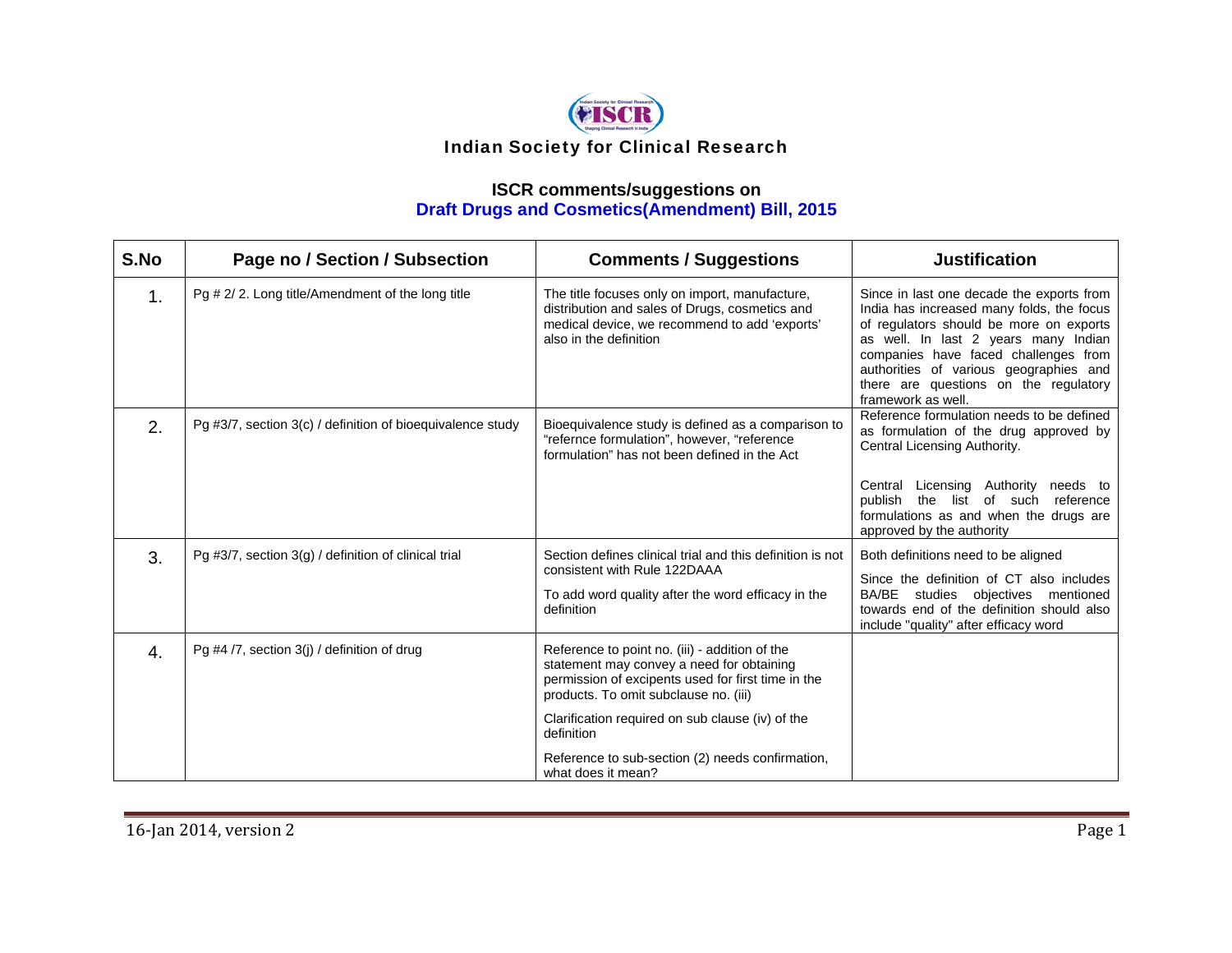

# **ISCR comments/suggestions on Draft Drugs and Cosmetics(Amendment) Bill, 2015**

| S.No           | Page no / Section / Subsection                                                     | <b>Comments / Suggestions</b>                                                                                                                                                                                                                                                                                                                                                                                                                                                                                                                                                                                                                                                                                                                                                                                                                                                                                                            | <b>Justification</b>                                                                                                                                                                                                                                                                                                                                                                                                                                                                                                                                                                                                                                                                                                                                                                                                              |
|----------------|------------------------------------------------------------------------------------|------------------------------------------------------------------------------------------------------------------------------------------------------------------------------------------------------------------------------------------------------------------------------------------------------------------------------------------------------------------------------------------------------------------------------------------------------------------------------------------------------------------------------------------------------------------------------------------------------------------------------------------------------------------------------------------------------------------------------------------------------------------------------------------------------------------------------------------------------------------------------------------------------------------------------------------|-----------------------------------------------------------------------------------------------------------------------------------------------------------------------------------------------------------------------------------------------------------------------------------------------------------------------------------------------------------------------------------------------------------------------------------------------------------------------------------------------------------------------------------------------------------------------------------------------------------------------------------------------------------------------------------------------------------------------------------------------------------------------------------------------------------------------------------|
| 5.             | Pg #5/section 3/ subsection (q)/ definition of<br>investigational new drug         | The definition only refers to New 'Chemical' entity,<br>our suggestion is to add 'new biological entity' as<br>well.                                                                                                                                                                                                                                                                                                                                                                                                                                                                                                                                                                                                                                                                                                                                                                                                                     | Since in the modern era referring only to<br>chemcial entities will be inappropriate.                                                                                                                                                                                                                                                                                                                                                                                                                                                                                                                                                                                                                                                                                                                                             |
| 6.             | Pg #5/section 3/ subsection $(x)$ / definition of new drug                         | Definition of New Drug is not consistent with Rule<br>122E                                                                                                                                                                                                                                                                                                                                                                                                                                                                                                                                                                                                                                                                                                                                                                                                                                                                               | Both definitions need to be aligned to have<br>consistency                                                                                                                                                                                                                                                                                                                                                                                                                                                                                                                                                                                                                                                                                                                                                                        |
| 7 <sub>1</sub> | Pg #7/Chapter 1A, section 4A(3)/ period of new drug                                | The period for which a new drug shall be<br>considered as a new drug has not being defined                                                                                                                                                                                                                                                                                                                                                                                                                                                                                                                                                                                                                                                                                                                                                                                                                                               | While Sch. Y does define the duration of 4<br>years for which a new drug shall be<br>deemed as new drug, it may be good to<br>incorporate the same in the bill                                                                                                                                                                                                                                                                                                                                                                                                                                                                                                                                                                                                                                                                    |
| 8.             | Pg #7/Chapter 1A, section 4B/ injury or death in the<br>course of a clinical trial | This part of the bill should cross refer the related<br>rules (e.g. Rule 122DAB) and in that rule the<br>objective definition of Clinical Trial Related Injury<br>should be specified. For example the injury can be<br>defined in various categories per the professional<br>judgment of the treating physician (PI)<br>There is no provision for the sponsor and other<br>organizations involved in clinical research to appeal<br>to a board of experts, and discuss on scientific<br>grounds in case of disagreement relating to<br>causality of serious adverse events or amount of<br>compensation determined by the Licensing<br>Authority<br>For determination of relatedness of injury or death<br>to clinical trial, it is not clear which "authority" is<br>referred- whether it is DCGI or some other<br>authority. It is recommended to clearly state the<br>concerned authority responsible for determining<br>relatedness | For the word Injury in above sections:<br>Clinical Trial related injury needs a more<br>objective definition which would be<br>uniformly understood by all stakeholders.<br>will<br>provide<br>for<br>This<br>expedited<br>compensation and will benefit patients in<br>case of SAE leading to injury and to<br>nominee in case of death<br>We urge that an opportunity be given to<br>the experts from the sponsor organization<br>to also present their assessment before<br>arriving at a final decision as they would<br>have the most in depth information about<br>the investigational product.<br>We<br>would<br>also<br>recommend<br>that<br>determination of causality and any process<br>relating to the final assessment in respect<br>of whether a serious adverse event<br>has/has<br>not<br>been caused<br>by<br>an |

**16**-Jan 2014, version 2 Page 2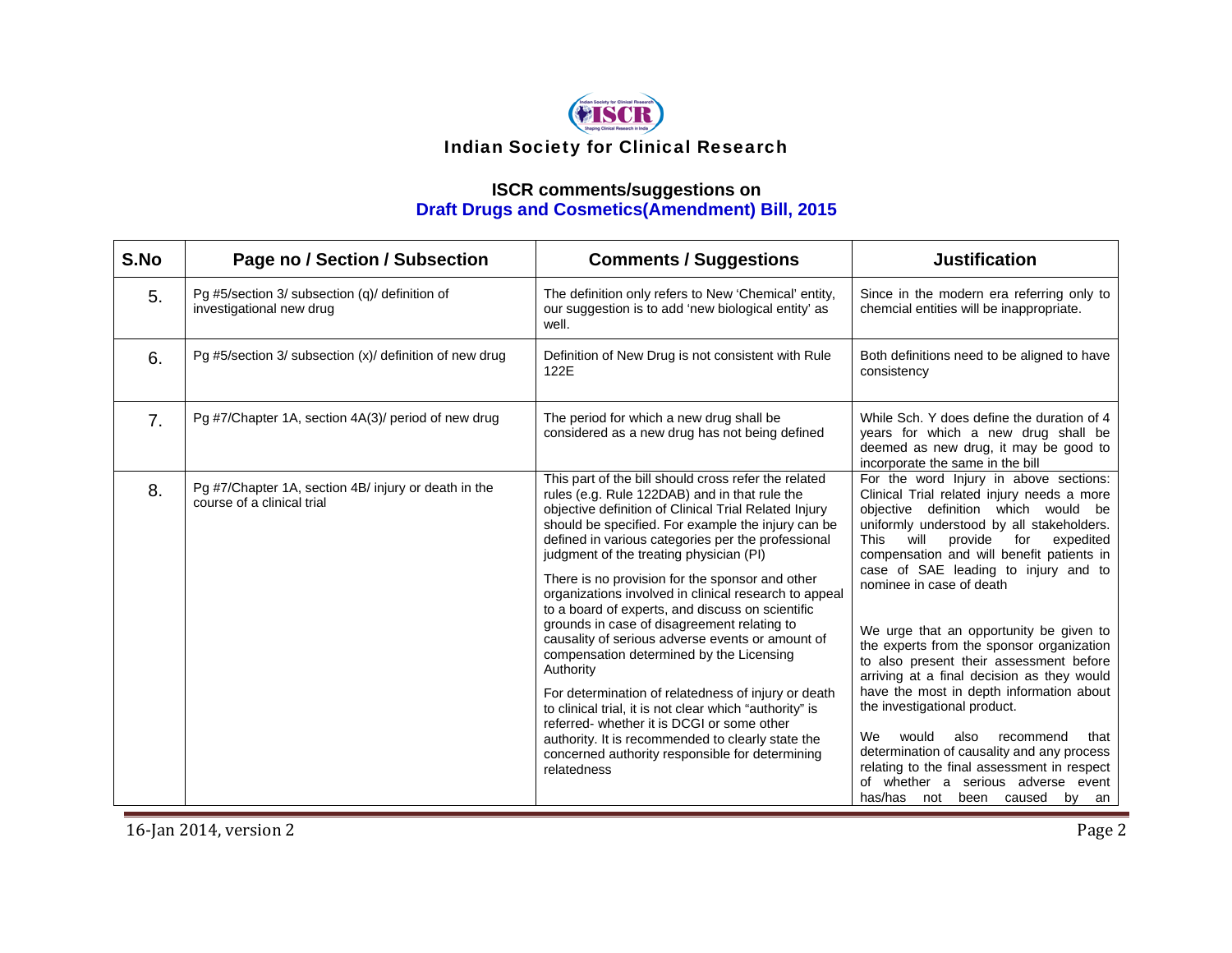

| S.No | Page no / Section / Subsection                                           | <b>Comments / Suggestions</b>                                                                                                                                                                                                                                                                                                                                                                      | <b>Justification</b>                                                                                                                                                                                                                                                                                                                                                                                                                                                       |
|------|--------------------------------------------------------------------------|----------------------------------------------------------------------------------------------------------------------------------------------------------------------------------------------------------------------------------------------------------------------------------------------------------------------------------------------------------------------------------------------------|----------------------------------------------------------------------------------------------------------------------------------------------------------------------------------------------------------------------------------------------------------------------------------------------------------------------------------------------------------------------------------------------------------------------------------------------------------------------------|
|      |                                                                          |                                                                                                                                                                                                                                                                                                                                                                                                    | investigational drug be included in the<br>legislation rather than being included as a<br>rule which may be varied from time to time<br>by successive governments, so as to<br>provide a reasonable degree of certainty in<br>respect of the process.                                                                                                                                                                                                                      |
| 9.   | Pg #7 / Chapter 1A, section 4C / medical treatment and<br>compensation   | The words 'caused due' in above section should be<br>replaced with 'related'<br>Mentions Legal Heir whereas, current gazette<br>mentions nominee [nominee also mentioned in the<br>current prescribed ICF template]                                                                                                                                                                                | This will align the causality analysis being<br>done by experts committee where the final<br>opinion of either 'related' or 'not related'to<br>the clinical trial is stated<br>Documentation required to establish legal<br>heir is very different from that of nominee                                                                                                                                                                                                    |
| 10.  | /Chapter 1A, section 4D / Deferment of clinical<br>Pg #7<br>data         | Authorities may  "For approval of clinical<br>trial" – should this read as "approval of the drug for<br>marketing?"<br>Waiver for medical devices not addressed                                                                                                                                                                                                                                    | Clinical trial of medical devices should also<br>be waived if there is sufficient data to<br>support the safety and performance of the<br>devices for unmet medical need for life<br>threatening or irreversibly deliberating<br>diseases or condition                                                                                                                                                                                                                     |
| 11.  | Pg #8 / Chapter 1A, section 4F / Functions and<br>responsibilities of EC | The text "internal audit reports furnished by the<br>Sponsor" can be deleted because it is not clear<br>whether this can be done or not and if done,<br>whether or not this would be a GCP violation<br>Authority to the ECs to revoke approval of the trial<br>at the site: Criteria need to be defined when they<br>should suspend the study and what scientific<br>evidence they should review. | Sponsor audit reports are not provided to<br>Ethics Committees. Refer ICH E6 section<br>5.19.3 Auditing Procedures<br>(d) To preserve the independence and<br>value of the audit function, the regulatory<br>authority(ies) should not routinely request<br>the audit reports. Regulatory authority(ies)<br>may seek access to an audit report on a<br>case by case basis when evidence of<br>serious GCP non-compliance exists, or in<br>the course of legal proceedings. |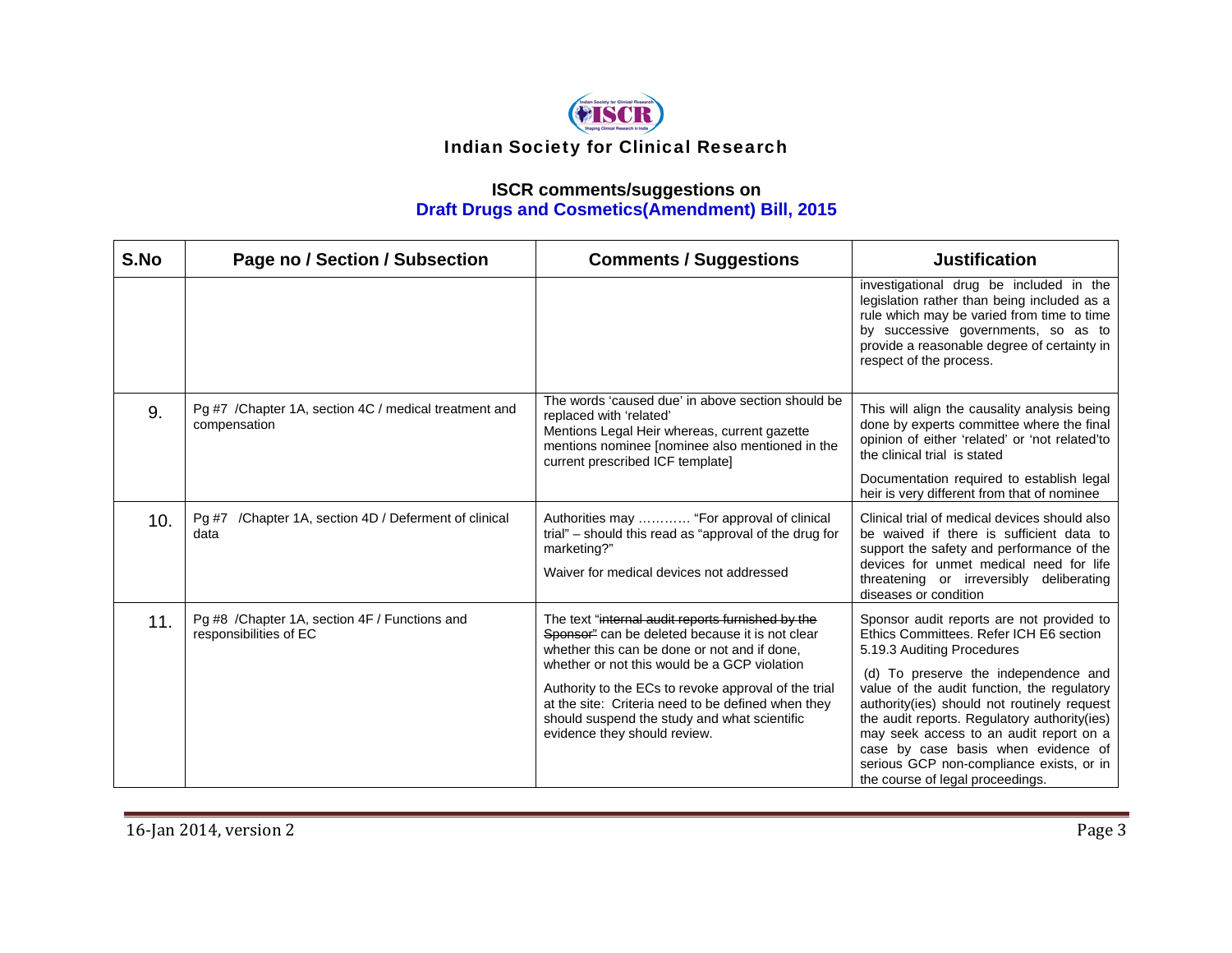

| S.No | Page no / Section / Subsection                                       | <b>Comments / Suggestions</b>                                                                                                                                                                                                                                                                                                                                                                                                                                                                                                                                                                    | <b>Justification</b>                                                                                                                                                                                                                                                                                                                                                                                                                                                                                                                                                                                                                                                                                                                                                                                         |
|------|----------------------------------------------------------------------|--------------------------------------------------------------------------------------------------------------------------------------------------------------------------------------------------------------------------------------------------------------------------------------------------------------------------------------------------------------------------------------------------------------------------------------------------------------------------------------------------------------------------------------------------------------------------------------------------|--------------------------------------------------------------------------------------------------------------------------------------------------------------------------------------------------------------------------------------------------------------------------------------------------------------------------------------------------------------------------------------------------------------------------------------------------------------------------------------------------------------------------------------------------------------------------------------------------------------------------------------------------------------------------------------------------------------------------------------------------------------------------------------------------------------|
| 12.  | Pg #9 / Chapter 1A, section 4G $(1)(2)(3)$ / action against<br>ЕC    | On cancelation or suspension of EC there should<br>be clear provision from CLA to immediately transfer<br>all other CLA approved clinical trial to another EC<br>within the same city to ensure continuity and to<br>safeguard already enrolled patients.<br>There should also be a provision of sharing such<br>information with all other sponsors immediately<br>after cancellation<br>Incorporate in Rule 122DD the equivalent of "US<br>FDA Guidance for IRBs, Clinical Investigators, and<br>Sponsors Considerations When Transferring<br>Clinical Investigation Oversight to Another IRB" | Continuance of all other trials is very<br>important since the trials are not only<br>approved by EC but is also approved by<br>DCGI, the conduct at that center might be<br>of concern to CLA but safeguarding<br>patient interest should be of prime<br>importance. This does not address the<br>question of what would happen to the<br>study/ies which are overseen by the<br>discontinued EC. The language could be<br>modified as "in case the EC ceases to<br>exist because of suspension/cancellation<br>by the regulatory authorities or due to<br>other reasons, then the trial/s overseen by<br>that EC may be monitored by another<br>competent registered EC <limits lay<br="" to="">like<br/>criteria<br/>within<br/>down<br/>certain<br/>geographical premises can be specified&gt;"</limits> |
| 13.  | Pg#9/Chapter 1A, section 4 H / Inspection by drug<br>control officer | Inspection by regulatory authority: While it is<br>imperative for regulatory authorities to be able to<br>inspect the ongoing clinical trials at any time, this<br>needs to be balanced with the demand of time of<br>the investigators who are also practicing clinicians.<br>Any unannounced inspection may impact their<br>ability to carry out their regular clinical duties. The<br>CDSCO has issued excellent quidelines on<br>inspection of clinical trials and these guidelines<br>need to be followed by all the inspectors in word<br>and spirit.                                      | We would urge that the investigators are<br>given adequate notice for the inspections<br>unannounced<br>inspections<br>and<br>are<br>conducted on a "for cause" basis.<br>We would also urge that with reference to<br>sub-clause 2 of this section, the words "or<br>matters relating thereto" be more clearly<br>defined so as to ensure that this power is<br>exercised in a judicious and predictable<br>manner                                                                                                                                                                                                                                                                                                                                                                                          |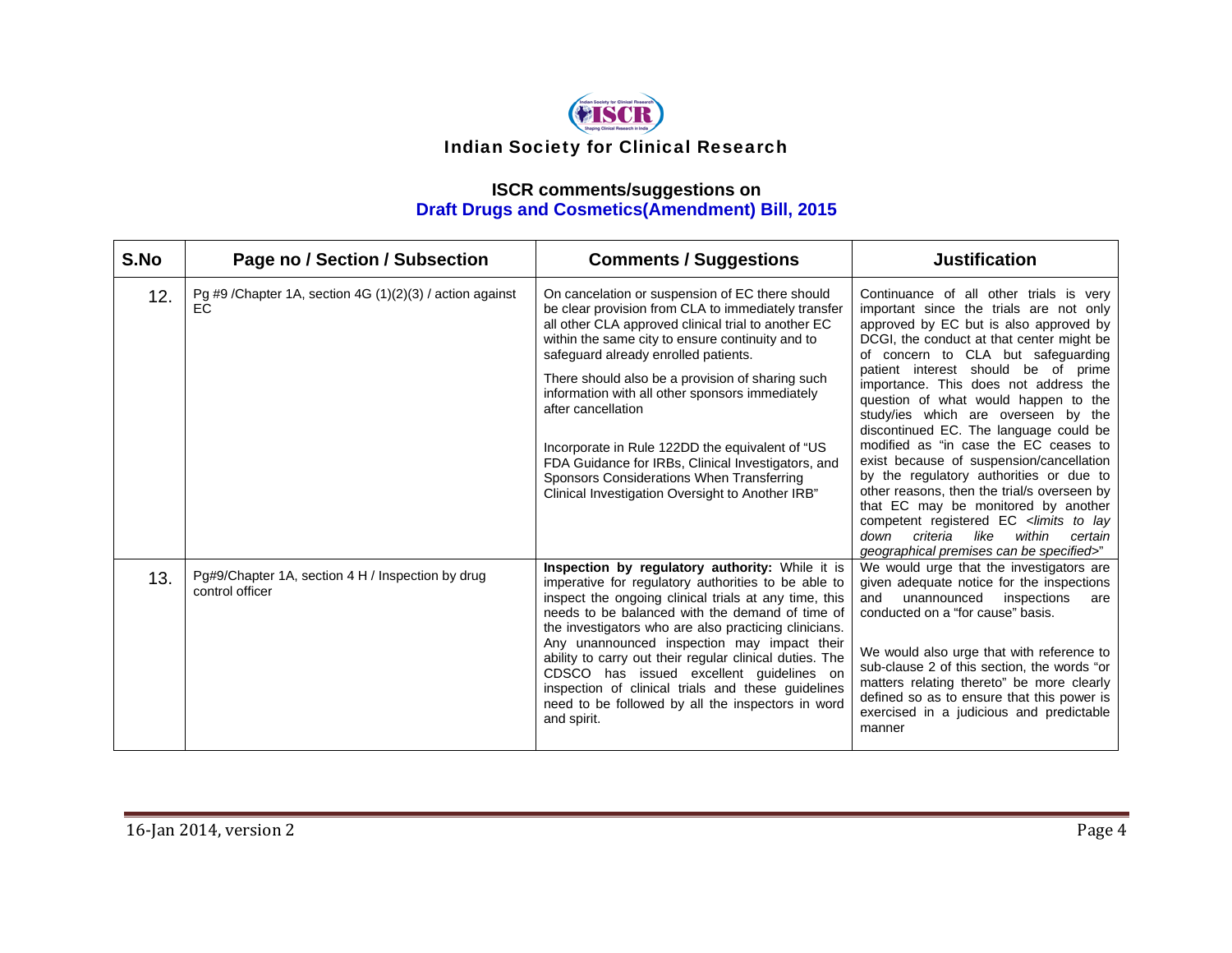

| S.No | Page no / Section / Subsection                                    | <b>Comments / Suggestions</b>                                                                                                                                                                                                                                                                                                                                                                                                                                                                                                                                                                | <b>Justification</b>                                                                                                                                                                                                                                                                                                                                                                                                                                                                                                                                                                                                                                                                                                                 |
|------|-------------------------------------------------------------------|----------------------------------------------------------------------------------------------------------------------------------------------------------------------------------------------------------------------------------------------------------------------------------------------------------------------------------------------------------------------------------------------------------------------------------------------------------------------------------------------------------------------------------------------------------------------------------------------|--------------------------------------------------------------------------------------------------------------------------------------------------------------------------------------------------------------------------------------------------------------------------------------------------------------------------------------------------------------------------------------------------------------------------------------------------------------------------------------------------------------------------------------------------------------------------------------------------------------------------------------------------------------------------------------------------------------------------------------|
| 14.  | Pg#9/Chapter 1A, section 4-1 / Disclosure of name,<br>address etc | Clearly define the expectation from each entity, eg.<br>A sponsor or a CRO may not have personal<br>information of paricipants.                                                                                                                                                                                                                                                                                                                                                                                                                                                              | As per GCP's principals of privacy and<br>confidentiality, investigator can not share<br>patient's personal information with sponsor                                                                                                                                                                                                                                                                                                                                                                                                                                                                                                                                                                                                 |
|      |                                                                   | Disclosure of personal details of participants in the<br>clinical trial to the Drugs Control Officer where<br>necessary only (eg: subject compensation in case<br>of clinical trial related injury or death) may be<br>acceptable. However, a clause towards keeping<br>confidentiality of clinical trial participants (personal<br>details and disease condition related information)<br>will make it more robust in terms of adherence to<br>Ethical principles of Biomedical research by ICMR<br>and widely followed standards (ICH-GCP). This<br>was also stressed by the Supreme Court. | Following sentence may to added to the<br>existing paragraph.<br>"All stakeholders including Drugs<br>Control Officer should maintain the<br>confidentiality<br>of<br>clinical<br>trial<br>participants in adherence to Ethical<br>principles of Biomedical research<br>issued by ICMR and as per ICH-GCP."                                                                                                                                                                                                                                                                                                                                                                                                                          |
| 15.  | Pg#9/Chapter 1A, section 4J / Maintenance of records<br>etc.      | The period for which data pertaining to clinical trial<br>needs to be stored by any person, sponsor, clinical<br>research organisation or any other organisation or<br>investigator conducting a clinical trial or his agent<br>holding a permission under this Chapter is not<br>specified                                                                                                                                                                                                                                                                                                  | Data in respect of clinical research is<br>voluminous and while we fully support the<br>need for this data to be maintained by<br>those mentioned in the proposed section,<br>we believe that the practical issues in<br>respect of the maintenance of such data<br>indefinitely need to be considered.<br>Accordingly, we would urge you to<br>consider including a reasonable time<br>frame for the maintenance of data in<br>respect of this section. It is recommended<br>that the CDSCO issue specific guidance<br>documents for Industry and Researchers<br>in this regard., and which may be included<br>in the prescribed rules. It will be good if<br>these requirements are aligned to<br>established international norms. |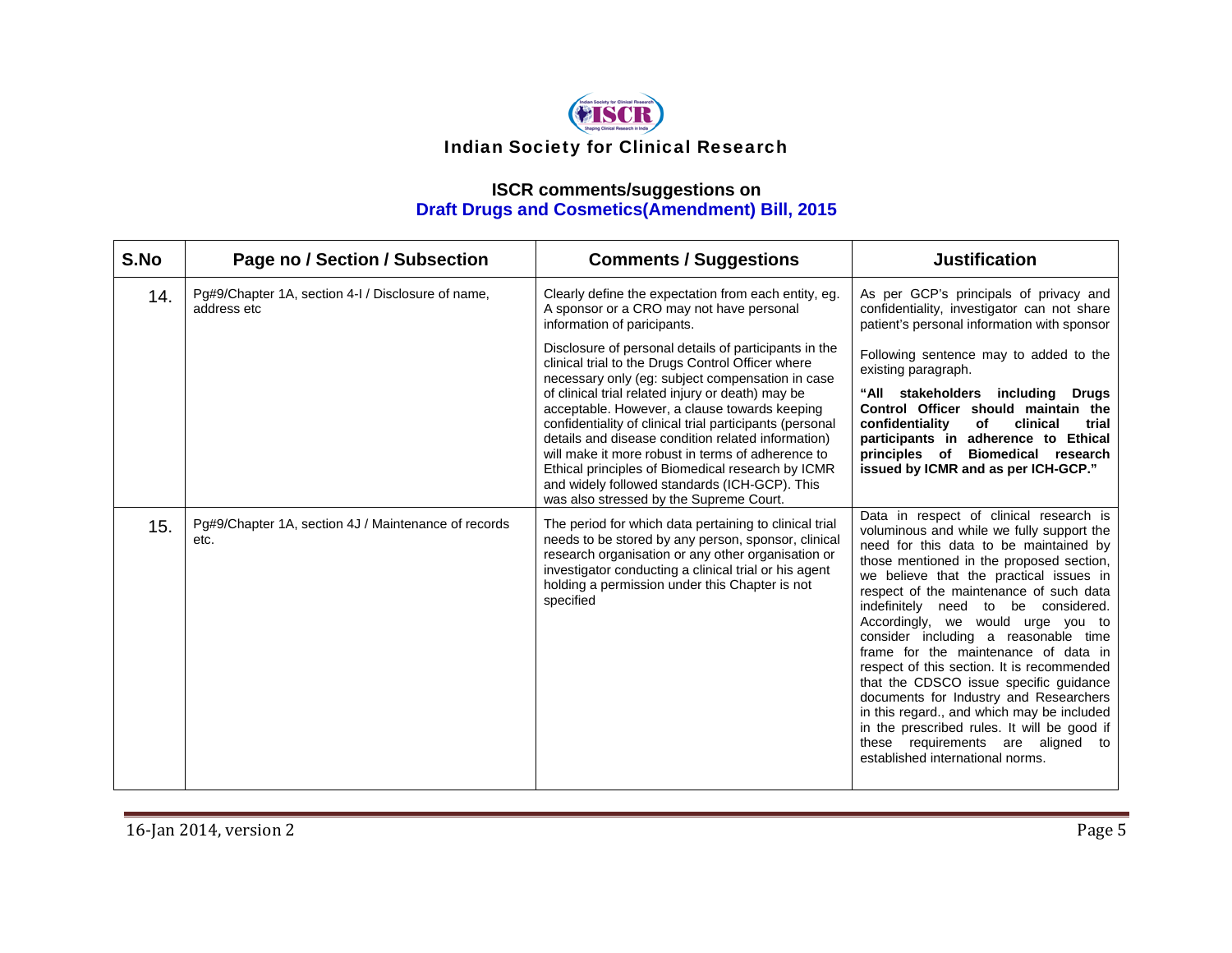

#### **ISCR comments/suggestions on Draft Drugs and Cosmetics(Amendment) Bill, 2015**

| S.No | Page no / Section / Subsection                                                 | <b>Comments / Suggestions</b>                                                                                                                                                                                                                                                                                                                                                                                                                                                                                                                                                                                                                                                                                                                                                                                                                                                                                                                                                                                                                                                                                                                                                                                                                                                                                                                                                                                                                                                                                                                                                                           | <b>Justification</b>                                                                                                                                                                                                                                                                                                                                                                                                                                                                                                                                                                                                                                                                                                                                                                                                                                           |
|------|--------------------------------------------------------------------------------|---------------------------------------------------------------------------------------------------------------------------------------------------------------------------------------------------------------------------------------------------------------------------------------------------------------------------------------------------------------------------------------------------------------------------------------------------------------------------------------------------------------------------------------------------------------------------------------------------------------------------------------------------------------------------------------------------------------------------------------------------------------------------------------------------------------------------------------------------------------------------------------------------------------------------------------------------------------------------------------------------------------------------------------------------------------------------------------------------------------------------------------------------------------------------------------------------------------------------------------------------------------------------------------------------------------------------------------------------------------------------------------------------------------------------------------------------------------------------------------------------------------------------------------------------------------------------------------------------------|----------------------------------------------------------------------------------------------------------------------------------------------------------------------------------------------------------------------------------------------------------------------------------------------------------------------------------------------------------------------------------------------------------------------------------------------------------------------------------------------------------------------------------------------------------------------------------------------------------------------------------------------------------------------------------------------------------------------------------------------------------------------------------------------------------------------------------------------------------------|
| 16.  | Pg # 10/Chapter 1A, section 4K / Penalty for conducting<br>clinical trial etc. | This may potentially impact stakeholders who may<br>conduct a clinical trial/academic research study<br>(eg: with drug which is not defined as new drug as<br>per the bill) in approved/unapproved indication,<br>without approval from all concerned authorities.<br>Penal Provisions under the bill:<br>While the amendment does specify penal<br>provisions for the regulated, there are no<br>defined<br>penalties<br>for<br>corruption<br>or<br>complacency by regulatory officials, dereliction<br>of duty or non-performance and no recourse<br>prescribed against charges or claims that are<br>made. It is unclear<br>frivolously<br>how<br>determinations of quilt are to be made and the<br>forum and procedure to be adopted for such<br>determinations to be made / appeal mechanism<br>available. The penal provisions set out in the<br>bill need to be reviewed in order to ensure that<br>they may be tenable in law and the process for<br>determination of penalties of any nature,<br>including the inclusion of appeals and alternate<br>dispute resolution mechanisms (such as<br>mediation/arbitration and the like), should be<br>considered to be included. The bill also does<br>not specify which violation of the law will lead<br>to imprisonment - even minor mistake in<br>documentation can also be interpreted as<br>violation of the law. These need to be clearly<br>defined in the Act and not left to interpretation,<br>discretion of presiding regulatory authorities.<br>The bill thus needs to be more balanced and<br>fair towards all stakeholders involved. | May we point out that from<br>the<br>perspective of ensuring that<br>the<br>medical<br>fraternity<br>all<br>and<br>pharmaceutical industry and<br>other<br>organizations in India continue to<br>maintain an interest in conducting<br>clinical research in India, to ensure that<br>new drugs are developed to ultimately<br>safeguard the Indian population and its<br>health and well being, the penal<br>provisions are bound to seriously<br>discourage the conduct of clinical<br>research in India. We therefore urge a<br>reconsideration of this section.<br>process/redressal<br>An<br>appeal<br>mechanism should be mentioned or<br>defined appropriately.<br>All the procedures under this section must<br>follow principles of natural justice and the<br>principles of "audi alteram partem" must<br>be followed before prosecution is initiated |

**16**-Jan 2014, version 2 Page 6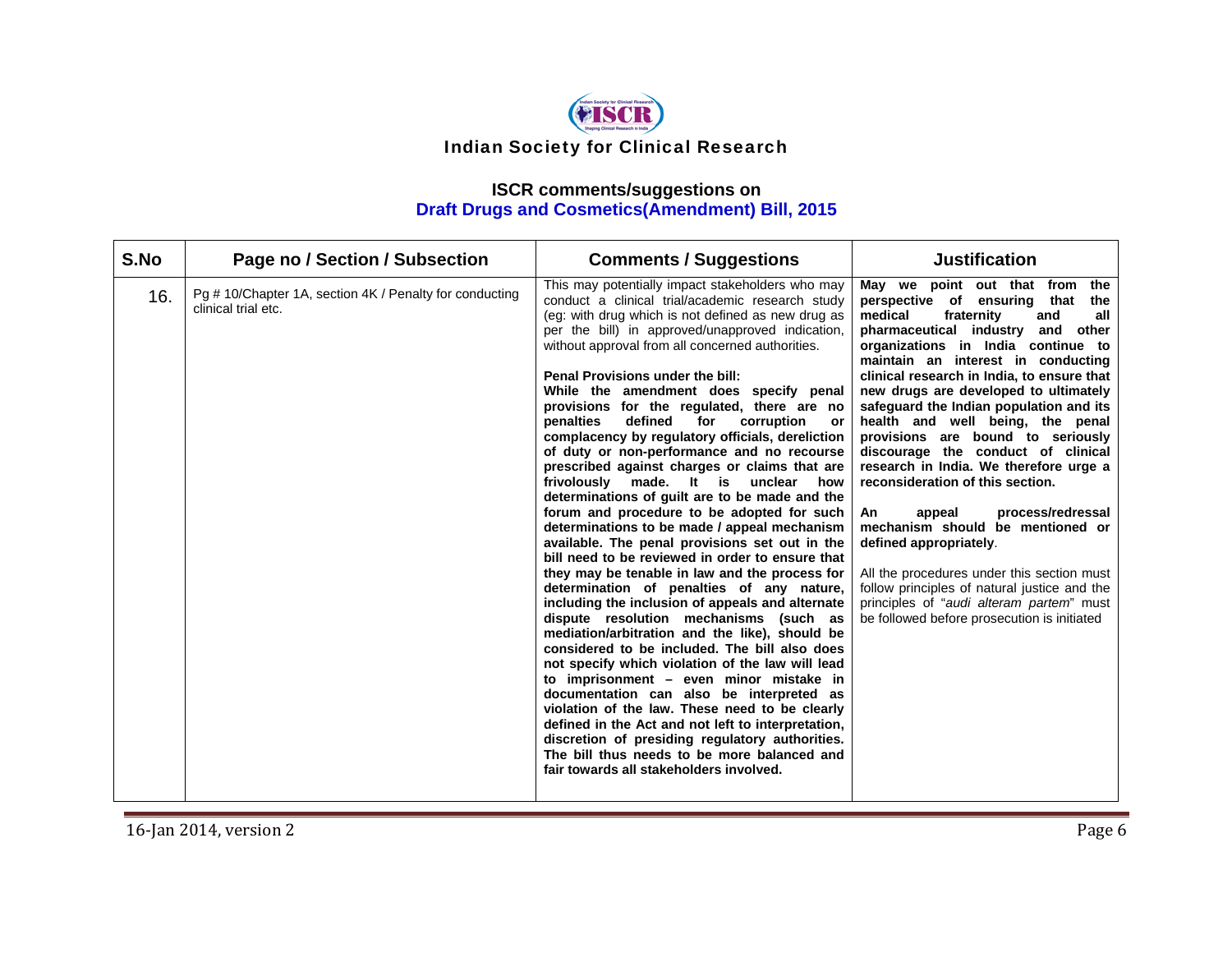

| S.No | Page no / Section / Subsection                                                                                     | <b>Comments / Suggestions</b>                                                                                                                                                                                                                                                                                                                                                                                                                                                                                                                                                                                                                                                           | <b>Justification</b>                                                                                                                                                                                                                                                                                                                                                                                                                                                                                                                                                                                                                             |
|------|--------------------------------------------------------------------------------------------------------------------|-----------------------------------------------------------------------------------------------------------------------------------------------------------------------------------------------------------------------------------------------------------------------------------------------------------------------------------------------------------------------------------------------------------------------------------------------------------------------------------------------------------------------------------------------------------------------------------------------------------------------------------------------------------------------------------------|--------------------------------------------------------------------------------------------------------------------------------------------------------------------------------------------------------------------------------------------------------------------------------------------------------------------------------------------------------------------------------------------------------------------------------------------------------------------------------------------------------------------------------------------------------------------------------------------------------------------------------------------------|
| 17.  | Pg#11/Chapter 1A, section 4-O and 4P/ Penalty for<br>violation of conditions of permission and repeated<br>offence | The penal provision is very broad and loosly<br>defined, a deviation can happen but if safety<br>measures are in place, the entity should not be<br>convicted with imprisonment unless it has affected<br>patient safety.<br>Penalties like the ones set forth in this section of<br>Bill needs to be defined more clearly including the<br>right to appeal/redressal mechanism and process<br>for same. The Bill 'as is' could lead to potential<br>misuse /abuse.<br>Clarity required on "violation of the conditions of<br>permission", and about the redressal/appeal<br>available<br>mechanism<br>to<br>concerned<br>persons/organizations and stakeholders in clinical<br>trials. | Eg. An approval comes with a condition of<br>50% govt. sites and if unfortunately one of<br>the govt, site is not able to enroll any<br>patients, such a<br>situation can<br>be<br>0f<br>misinterpreted<br>as<br>contravention<br>conditions of permission. The scope<br>should be brought down to<br>specific<br>violations which are intentional and/or<br>concerning patient safety<br>'Section 4-O and 4-P' should be<br>deleted, till such time the clarity is brought<br>'conditions'<br>the<br>regarding<br>through<br>amendments to relevant D&C Rules and<br>justifying the actions and punishment<br>versus the respective violations. |
| 18.  | Pg#11/Chapter 1A, section 4Q / Penalty for failure to<br>provide compensation                                      | An investigation /appeal / redressal mechanism is<br>missing leading to potentially unfair<br>implementation when the compensation payment<br>is delayed due to valid or justifiable administrative<br>/scientific review reasons.                                                                                                                                                                                                                                                                                                                                                                                                                                                      | Clear<br>terms<br>and<br>conditions/exceptions/acceptable<br>explanations for the delay, needs to be<br>defined in the Rule 122 DAB of<br>Schedule Y. The existing rules (including<br>latest released amendment in<br>the<br>December 2014, effective after 6 months)<br>do not provide clarity on this                                                                                                                                                                                                                                                                                                                                         |
| 19.  | Pg#12/Chapter 1A, section 4R/Penalty for contravention<br>of any provision of this chapter                         | In the statement starting with, 'whoever initiates<br>please add 'himself or by any other person on his<br>behalf'                                                                                                                                                                                                                                                                                                                                                                                                                                                                                                                                                                      | This is to maintain consistency with all<br>other sections of this chapter.                                                                                                                                                                                                                                                                                                                                                                                                                                                                                                                                                                      |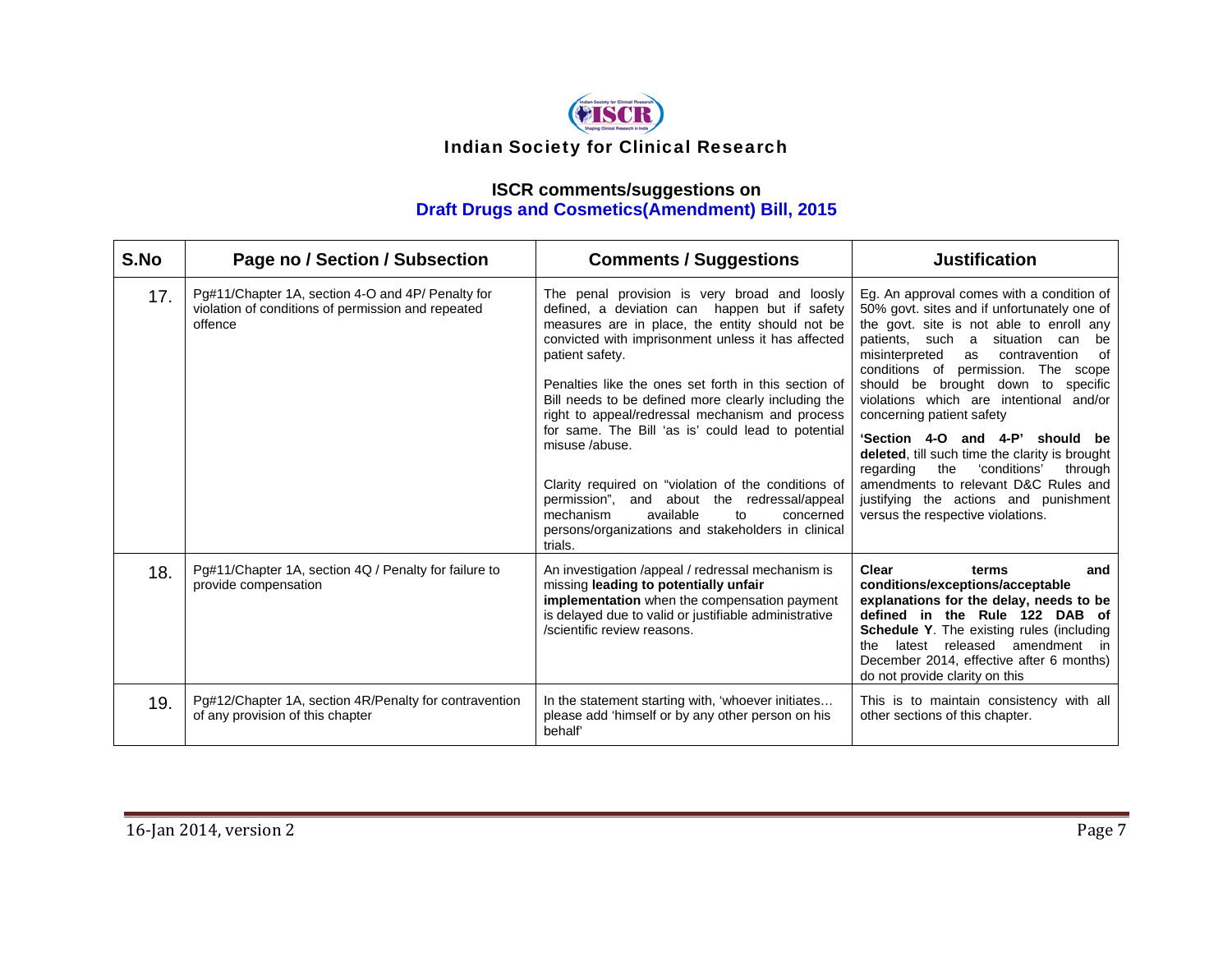

# **ISCR comments/suggestions on Draft Drugs and Cosmetics(Amendment) Bill, 2015**

| S.No | Page no / Section / Subsection                                                      | <b>Comments / Suggestions</b>                                                                                                                                                                                                           | <b>Justification</b>                                                                                                                                                                                                                                                                          |
|------|-------------------------------------------------------------------------------------|-----------------------------------------------------------------------------------------------------------------------------------------------------------------------------------------------------------------------------------------|-----------------------------------------------------------------------------------------------------------------------------------------------------------------------------------------------------------------------------------------------------------------------------------------------|
| 20.  | Pg#12/Chapter 1A, section 4S/ Consfication of stock,<br>medical device or cosmetics | It is not clear in the section if the contravention by<br>one of the investiagator will lead to confsication of<br>stocks at that particular location or stocks of that<br>drug or cosmetic from all patricipating sites.               | A blanket provision can jeopardize the trial<br>at other locations and can impact patient<br>saftey if whole stocks are confiscated and<br>no access given to patient already on the<br>drug                                                                                                  |
| 21.  | Pg#12/Chapter 1A, section 4T / Cognizance of offence                                | Provision makes it possible that a prosecution to be<br>initiated on the complaint of "any recognised<br>consumer association                                                                                                           | This clause should be deleted as the<br>person participating in clinical trial is not a<br>"consumer" as per the provisions of<br>Protection Act and<br>Consumer<br>the<br>consumer association do not have any<br>locus standi in the matters of prosecultion<br>related to Clinical Trials. |
| 22.  | Pg#19/Chapter IIA/ section 7E(b)/Spurious Medical<br>Device                         | The statement is not very clear, can be replaced<br>by-<br>Purports to be manufactured by a manufacturer<br>who is not involved at all in the manufacturing<br>process as prescribed in the definition of<br>'Manufacturer' of this act | The scope of this statement is not clearly<br>coming<br>out<br>and<br>may<br>lead<br>to<br>misinterpretation                                                                                                                                                                                  |
| 23.  | Pg#2//Section 3 of Principal Act:                                                   | Term "New Medical Device" has not been defined.                                                                                                                                                                                         | New Drugs is defined. New Medical<br>Devices Term is used but not defined. It<br>should also be defined.                                                                                                                                                                                      |
| 24.  | Pg#2//Section 3 of Principal Act:                                                   | Definition of Biologic Missing                                                                                                                                                                                                          | No explanation or definition of Biologicals,<br>Bio-similars has been provided. Biological<br>are incorporated under the scope of "New<br>Drug" definition thus restricting the scope<br>of new biological beyond the existing<br>category.                                                   |

General Comments: